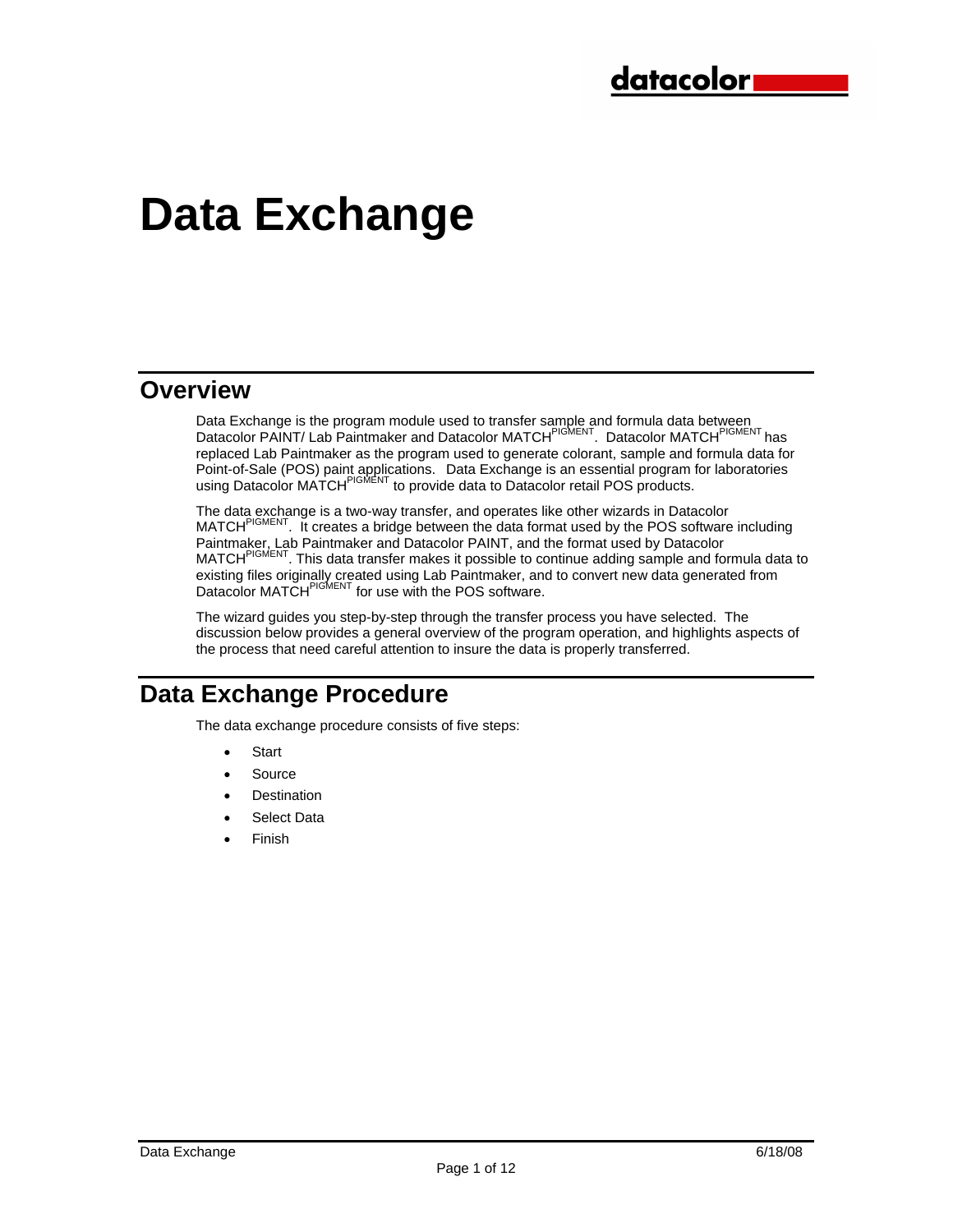|                         | Finish<br><b>Destination</b><br>Select Data<br>Start<br>Source                                                                                                                                                                                 |  |  |
|-------------------------|------------------------------------------------------------------------------------------------------------------------------------------------------------------------------------------------------------------------------------------------|--|--|
| Data Exchange Wizard    | <b>Start Data Exchange</b>                                                                                                                                                                                                                     |  |  |
| Start                   | This wizard will collect information needed to move<br>data between Datacolor Match Pigment Databases                                                                                                                                          |  |  |
| Source                  | and Lab Paintmaker Databases.                                                                                                                                                                                                                  |  |  |
| Destination             | ◯ From Datacolor Match Pigment to Lab Paintmaker<br>From Lab Paintmaker to Datacolor Match Pigment                                                                                                                                             |  |  |
| Select Data             |                                                                                                                                                                                                                                                |  |  |
| Finish                  | $\bigcirc$ Formulas<br>Samples                                                                                                                                                                                                                 |  |  |
|                         | You may cancel this process at any time. Click "Back" to review or change information in<br>previous steps or "NEXT" to continue to future steps. Once the information is complete, you<br>may click "Finish" to start the Conversion Process. |  |  |
| $\nabla$ Enable Logging | Next<br>Cancel<br>Back                                                                                                                                                                                                                         |  |  |

These five steps are represented in both panes of the Data Exchange window:

- The *tabs* across the top of the window provide access to each step in the process. You can click on them to view/change the input for the step.
- As you complete each step in the process, a check is displayed on the left side of the window, tracking the progress of the data exchange.
- The buttons along the bottom of the window *(Cancel, Back, Next)* can also be used to navigate forward and backward through the procedure.
- The *Finish* button executes the transfer.
- **Enable Logging.** We strongly recommend that this option is enabled. When enabled, a log file is created to record the events of the data transfer. This is valuable when problems are encountered during the transfer. The log file (DataExchange.log) is a text file stored in the following location:

C:\Documents and Settings\All Users\Application Data\Datacolor\Match Pigment\Match Pigment\_Global

− Place a check in the box to enable logging.

### *Launching Data Exchange*

1. From the Navigator **Go** menu, launch **Data Exchange**. The Start window is displayed:

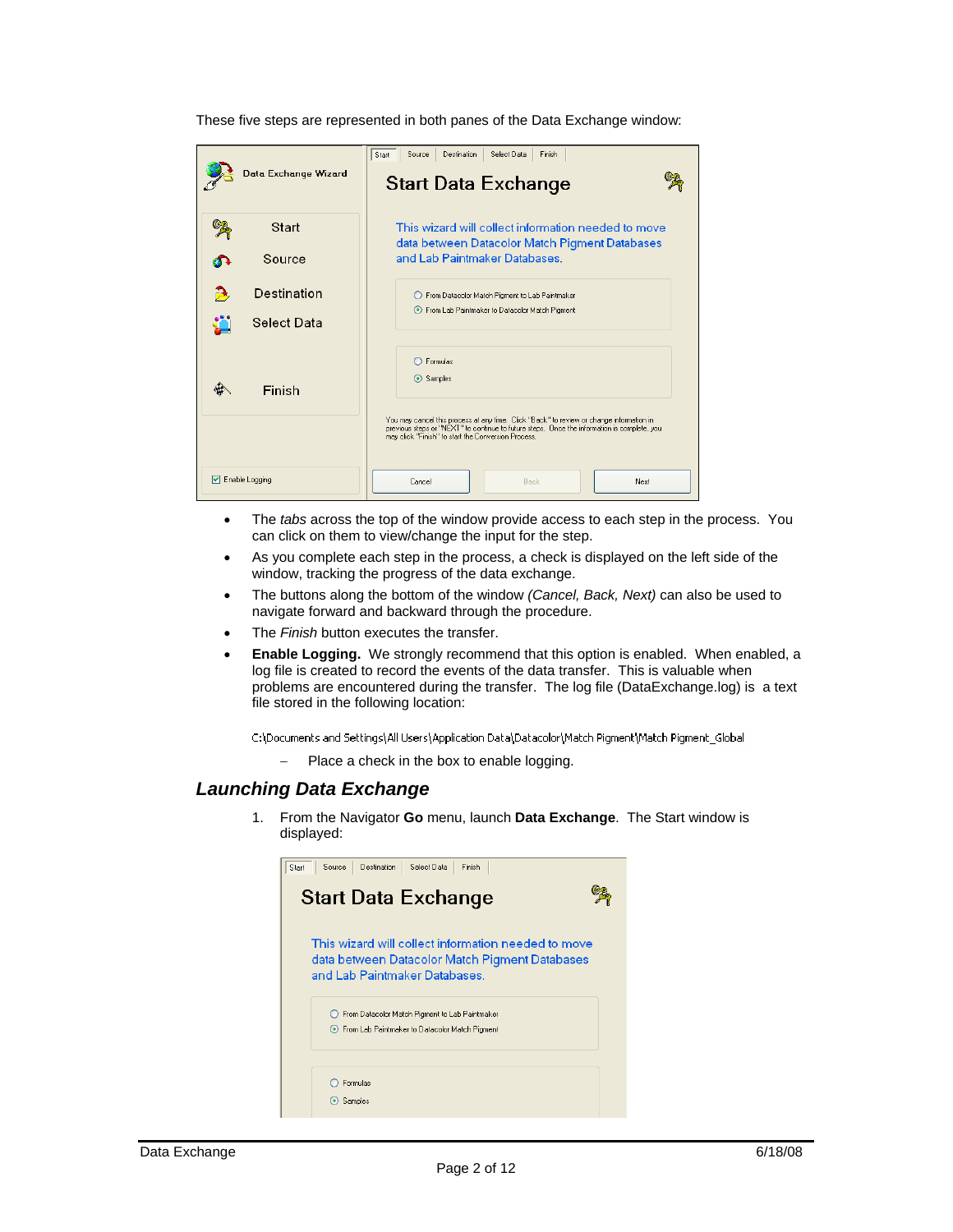2. Identify the file type and the data type to be transferred, and click the Next button at the bottom of the window. Follow the prompts through the wizard to complete the data transfer. As you complete each step, your progress is updated in the left window pane:



# **Data Specifications for Exchange**

Below is a summary of the data that can be exchanged between Paintmaker and Datacolor MATCH<sup>PIGMENT</sup>.

- Data originating from Paintmaker are specified by file extensions.
- Data originating from Datacolor MATCH<sup>PIGMENT</sup> are specified by object type.

### **Paintmaker File Extensions**

| <b>File Extension</b> | Contents                                                                                                                                                                                             |
|-----------------------|------------------------------------------------------------------------------------------------------------------------------------------------------------------------------------------------------|
| *.mdbunv              | A <i>universal</i> database used by Paintmaker. The database<br>includes color card, formula book or palette files.                                                                                  |
|                       | It is the Paintmaker file that provides the sample and<br>formula data that is transferred to Datacolor<br>MATCH <sup>PIGMENT</sup>                                                                  |
|                       | It is the Paintmaker file that receives the sample and<br>formula data transferred from Datacolor MATCHPIGMENT                                                                                       |
|                       | It must be identified for all data exchange functions.                                                                                                                                               |
| *.mdbfdt              | Formulation database used by Paintmaker. The database<br>includes all of the colorant data, which is required when<br>transferring formulas.                                                         |
|                       | When you transfer formulas from Paintmaker to Datacolor<br>MATCH <sup>PIGMENT</sup> , the program does not request this<br>information.                                                              |
|                       | When transferring data from Datacolor MATCH <sup>PIGMENT</sup> to<br>Datacolor PAINT/Paintmaker, the program requests this<br>information, but it is not required to complete a formula<br>transfer. |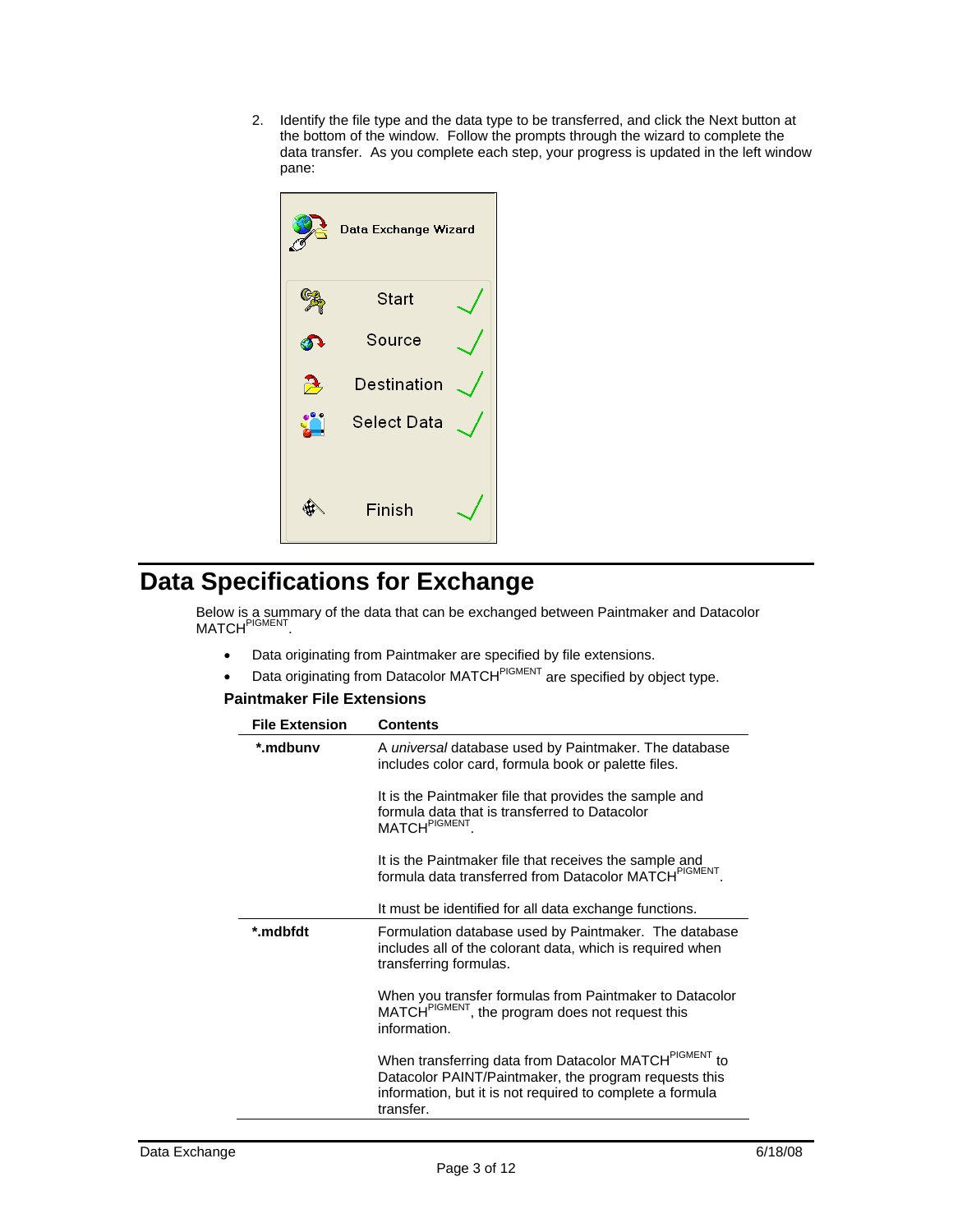### **Datacolor MATCHPIGMENT Data Objects**

Below is a summary of the data objects created using Datacolor MATCH<sup>PIGMENT</sup> which can be transferred to a Datacolor PAINT/Paintmaker universal database:

| <b>Object Type</b>                                       | Use                                                                                                                                                                                                                                                                    |
|----------------------------------------------------------|------------------------------------------------------------------------------------------------------------------------------------------------------------------------------------------------------------------------------------------------------------------------|
| <b>Standard</b><br>Type<br>Name                          | The data transferred includes the name and<br>the spectral data.                                                                                                                                                                                                       |
| Standard<br>gold                                         | When you choose to transfer samples from<br>Datacolor MATCH <sup>PIGMENT</sup> , Standards are<br>automatically included in the transfer.                                                                                                                              |
|                                                          | The Standard data is stored in a color card file<br>in Datacolor PAINT/Paintmaker.                                                                                                                                                                                     |
| <b>Batch</b><br>Name<br>Type                             | The data transferred includes the name and<br>the spectral data.                                                                                                                                                                                                       |
| BAT <sub>1</sub><br>Batch                                | When you choose to transfer samples from<br>Datacolor MATCH <sup>PIGMENT</sup> , <i>Batches</i> are<br>automatically included in the transfer.                                                                                                                         |
|                                                          | The <i>Batch</i> data is stored in a color card file in<br>Datacolor PAINT/Paintmaker.                                                                                                                                                                                 |
| <b>Sample</b><br>Name<br>Type<br><b>BLACK1</b><br>Sample | Sample are retrieved from the Datacolor<br>MATCH <sup>PIGMENT</sup> database. The data transferred<br>includes the name and the spectral data.                                                                                                                         |
|                                                          | The Sample data is stored in a color card file in<br>Datacolor PAINT/Paintmaker.                                                                                                                                                                                       |
| Formula<br>Name<br>Type<br>b 2<br>Formula                | When you choose to transfer formulas from<br>Datacolor MATCH <sup>PIGMENT</sup> , data objects of type<br>Formula are retrieved. The data transferred<br>includes the name, spectral data, and<br>ingredient amounts.                                                  |
|                                                          | When transferring formula data from<br>MATCH <sup>PIGMENT</sup> , you must identify the type of<br>data. Formula Book or Palette data. in<br>Datacolor PAINT/Paintmaker.                                                                                               |
| Type<br>Name<br>b2<br>Sample                             | The target color included in this formula also<br>exists as a sample data object. If you also<br>want the target information to be available in<br>Datacolor PAINT/Paintmaker for a color card<br>search, you must transfer the data object<br>separately as a sample. |
|                                                          | Depending on the naming conventions you<br>have used, the sample data and the formula<br>may/may not have the same name.                                                                                                                                               |

# **Data Exchange Requirements**

When running this program you must provide the following information:

- The file type being converted (Datacolor PAINT/Paintmaker or Datacolor MATCH<sup>PIGMENT</sup>).
- The data type being converted (sample or formula data).
- Source file name and location.
- Destination file name and location.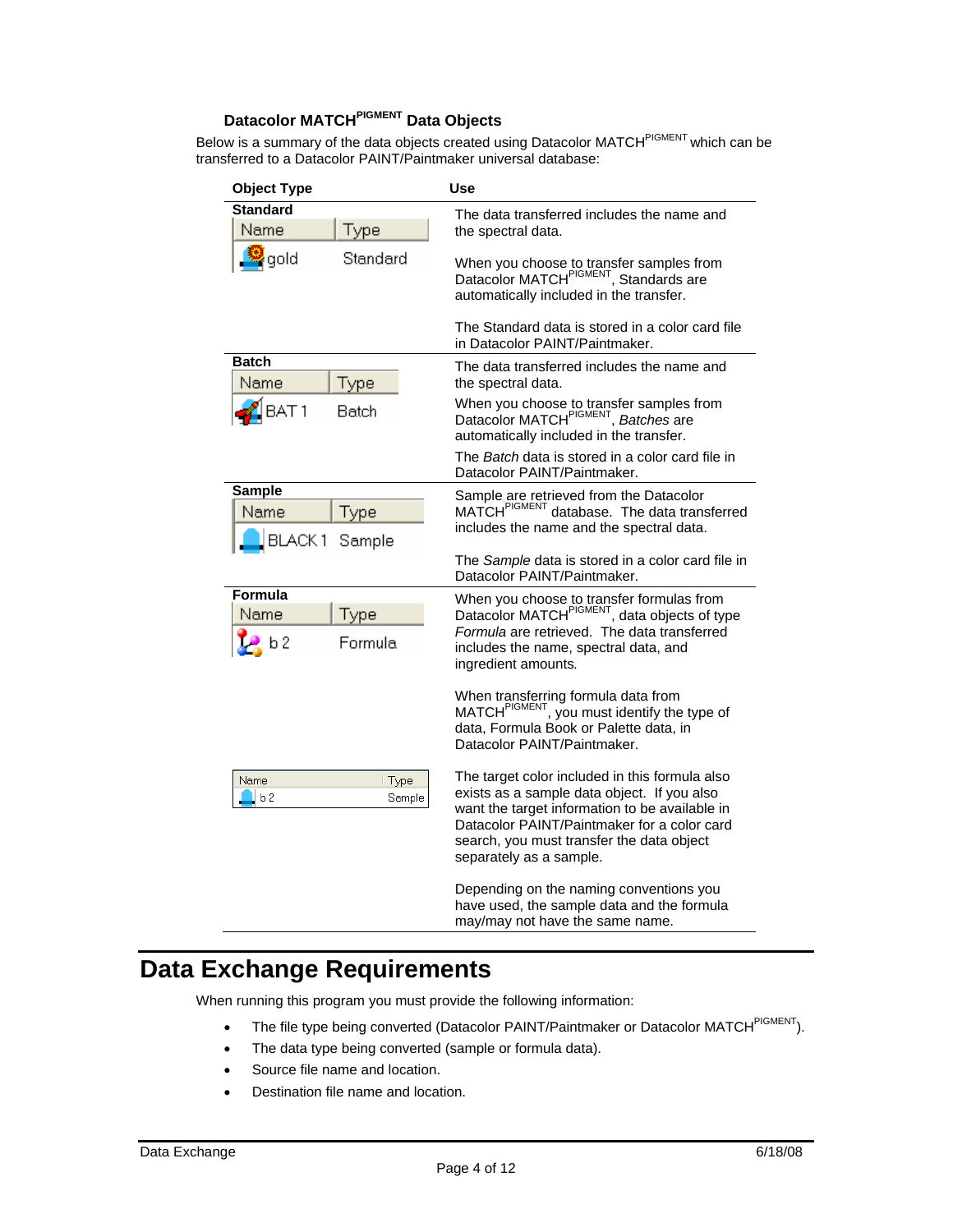• When transferring formula data, you must provide links between colorants used by Lab Paintmaker and Datacolor MATCHPIGMENT.

The data exchange procedure varies depending on the file type and data type you are converting. The procedure is driven by a wizard. Below you will find important aspects of each step addressed.

### *File Types*

You must identify the type of file being transferred:

◯ From Datacolor Match Pigment to Lab Paintmaker

- ◯ From Lab Paintmaker to Datacolor Match Pigment
- **From Datacolor MATCH<sup>PIGMENT</sup> to Lab Paintmaker.** You are converting data generated from Datacolor MATCH<sup>PIGMENT</sup> for use with Paintmaker/Datacolor PAINT.
- **From Lab Paintmaker to Datacolor MATCHPIGMENT.** You are converting data generated from Paintmaker for use with Datacolor MATCH<sup>PIGMENT</sup>.

### *Data Types*

You must identify the type of file being transferred:

 $\bigcirc$  Formulas

⊙ Samples

- **Formulas.** The data transferred includes the color name, spectral data and complete formula information. When you select formulas to be transferred, the program will prompt you for information regarding the colorant data associated with the formula information.
	- When transferring formulas, you must create a link between the colorant data used by Paintmaker, and the corresponding data used by Datacolor MATCHPIGMENT. This procedure differs slightly depending on the direction of the data transfer. *See also Formula Transfer, Linking Data for information on this requirement.*
	- Formula Units. When transferring formula data from Paintmaker to Datacolor MATCHPIGMENT, you are prompted for type of formula units used. This refers to the units used in the Paintmaker formulas. The equivalent formula units must exist in Datacolor MATCHPIGMENT to preserve the integrity of the formulas when they are transferred. *See also Admin, All Systems Tab, Edit Units for instructions to create the correct formula units.*
- **Samples.** The data transfer will be limited to sample data only. This includes the sample name and the spectral data.

### *Data Selection for Transfers*

Regardless of whether you are transferring samples or formulas, the program will prompt you to select the data: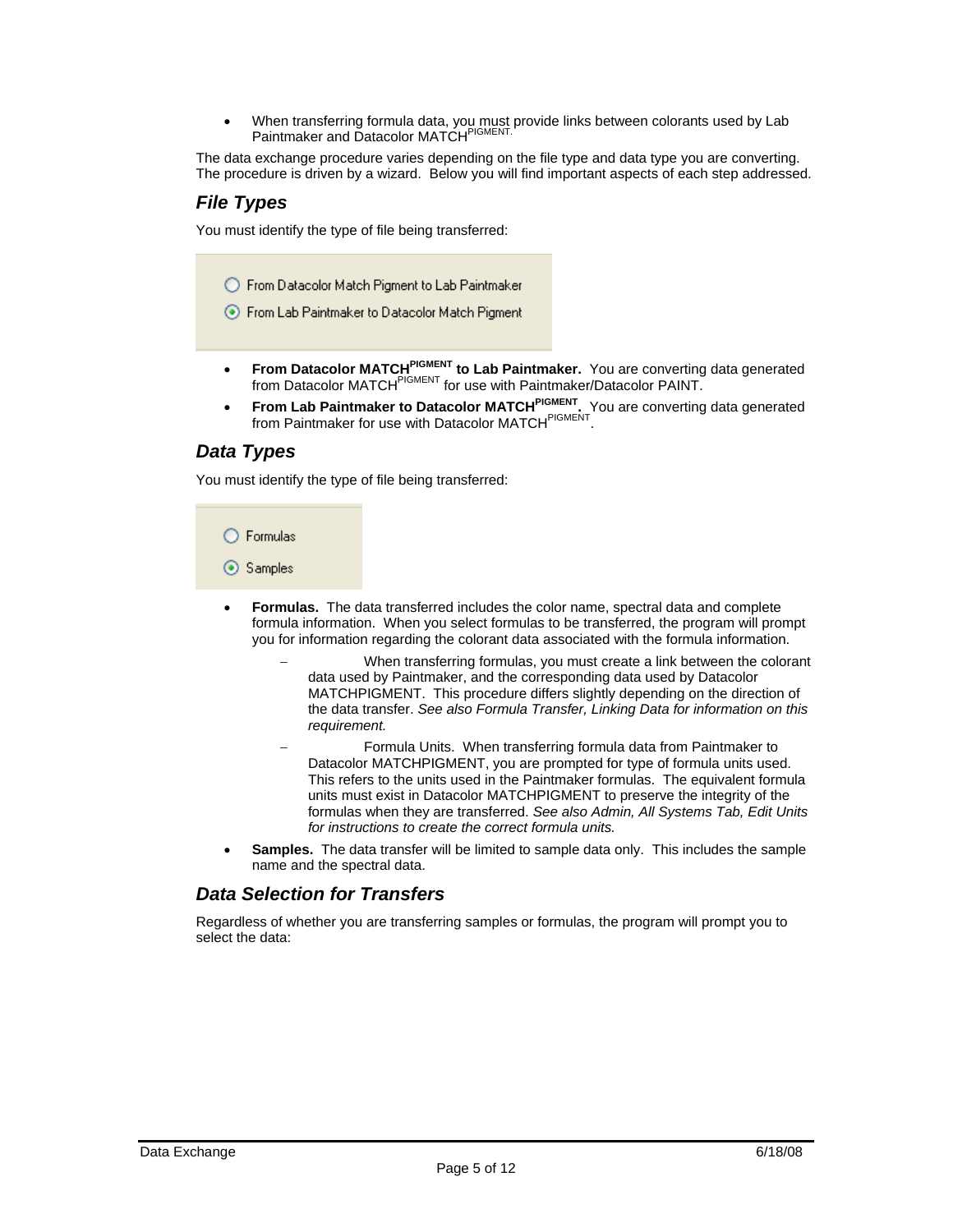| <b>Select Data</b><br>Please select to transfer |             |                      |              |
|-------------------------------------------------|-------------|----------------------|--------------|
|                                                 | Color Name  | Date Stored          | Color Number |
| ▶                                               | 1st Shot    | 5/19/2008 1:56:59 PM | 1st Shot     |
|                                                 | S 0804-R90B | 6/7/2007 4:18:40 PM  | <b>NCS</b>   |
|                                                 | S 0804-Y70R | 6/7/2007 4:18:40 PM  | <b>NCS</b>   |
|                                                 |             |                      |              |
|                                                 |             |                      |              |
|                                                 |             |                      | 3 Object(s)  |

You can click on an individual sample to highlight it, or use the buttons on the window to select/unselect groups of samples:

- **Unselect**. Cancels the selection of the highlighted data.
- Select All. Selects all of the samples/formulas in the source location for transfer.
- **Refresh List**. Restores the original data list, allowing you to undo any previous selections.

# **Sample Transfer**

When you transfer samples *only*, you transfer the name and the spectral data for the sample. Regardless of the direction of the transfer, you must provide two pieces of information:

- Identification of the source file
- Identification of the destination file

#### **NOTES**

When samples are transferred from Lab Paintmaker to Datacolor MATCH<sup>PIGMENT</sup>, the data are treated in Datacolor MATCHPIGMENT as *Sample* data objects.

The *Sample* data can be added to a queue using Queue Maintenance.

Using Navigator, you can convert these *Sample* data objects to Standard and Batch object types, for use with other Datacolor MATCH<sup>PIGMENT</sup> program modules including Formula Central, Queue Maintenance, and Datacolor TOOLS. *See also Navigator, Editing Data Object Types for instructions on this option.* 

# **Formula Transfer**

When you transfer formulas, sample data *and* ingredient amounts are transferred between the PAINT/Paintmaker and Datacolor MATCH<sup>PIGMENT</sup> data formats. Regardless of the direction of the transfer, when you transfer formulas you must provide the following information:

- Identification of source file
- Identification of destination file
- Identification of colorant data to be used
- Creation of links between the colorant data

### *Linking Colorant Data*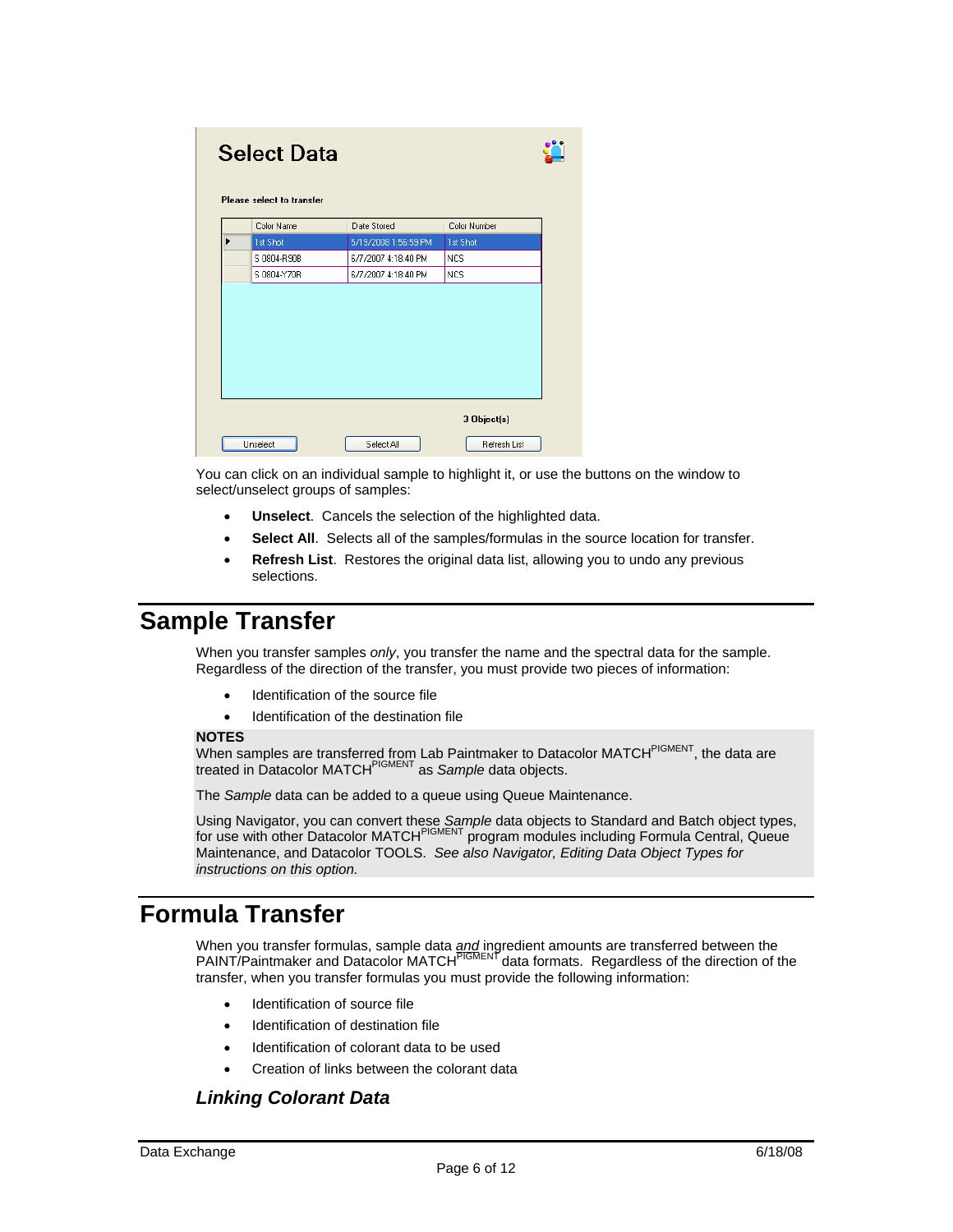When you select a formula transfer, the program prompts you for the name of the Datacolor MATCH<sup>PIGMENT</sup> colorant set to use:

| ⊙ Formulas | Colorant Set: | $\checkmark$<br>cc color coat d |
|------------|---------------|---------------------------------|
| ◯ Samples  |               |                                 |

In order to transfer formula information, the ingredient information used by each product (Datacolor PAINT/Paintmaker and Datacolor MATCH<sup>PIGMENT</sup>) must be linked in order to insure the integrity of the formula after it is transferred. You do this by mapping the colorants used by Paintmaker, to the colorants used by Datacolor MATCH<sup>PIGMENT</sup>. If the link you create is not valid, the transferred formula will not produce a valid match to the target color.

The screens and prompts differ slightly, depending on the direction of the formula transfer. Screens are provided below to detail the procedure for each direction, Transferring from Paintmaker to Datacolor MATCH<sup>PIGMENT</sup>, and Transferring from Datacolor MATCH<sup>PIGMENT</sup> to Paintmaker.

### NOTES

This is a one-to-one mapping relationship. You create an individual link for each colorant.

The colorants used by Datacolor MATCH<sup>PIGMENT</sup> are assigned an abbreviation that matches abbreviations used by Datacolor PAINT/Paintmaker.

The abbreviation assigned to the Datacolor MATCH<sup>PIGMENT</sup> colorants may be stored in the Ingredient file. This depends on the direction of the transfer, and selections made at the time of the transfer.

When the abbreviation is stored in the ingredient data used by Datacolor MATCH<sup>PIGMEN</sup>T, it will be referenced whenever you transfer data using the same colorant information.

# *Formula Transfer from Lab Paintmaker to Datacolor MATCHPIGMENT*

When you are transferring data from Datacolor PAINT/Paintmaker to Datacolor MATCH<sup>PIGMENT</sup>, the only formulas available for transfer are *palette* formulas.

1. On the Select Data screen, select the formula data to be transferred. The Link Data fields are displayed:

| <b>Link Data</b> |  |
|------------------|--|
|                  |  |
|                  |  |
|                  |  |
| Unit<br>KG<br>Ÿ  |  |
|                  |  |
| Link Ingredients |  |

**Unit.** Identifies the type of units used in the formula expression. This selection refers to the type of formula units used in the Datacolor PAINT/Paintmaker formulas. This selection is critical to accurate conversion of formula amounts.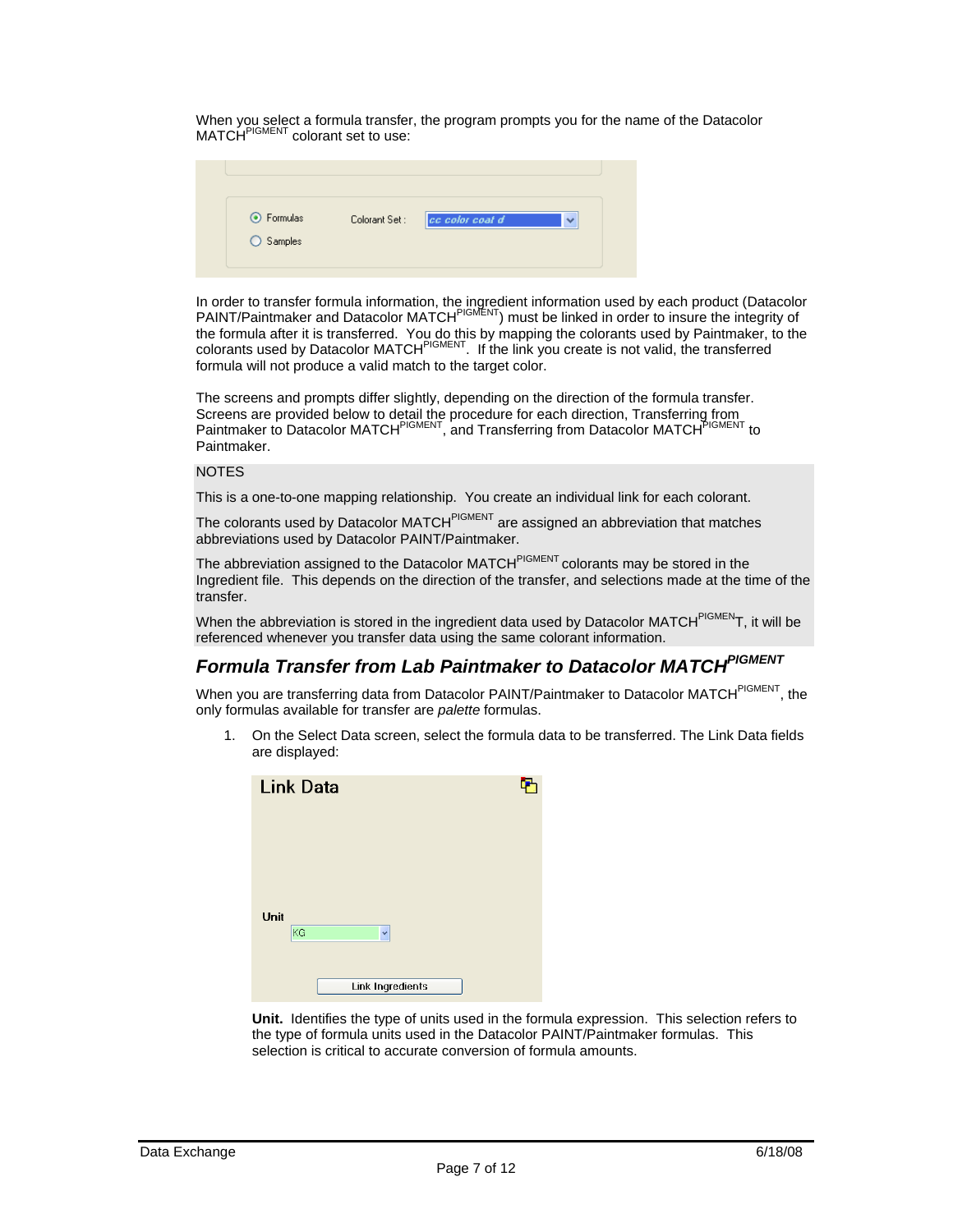2. Click the down arrow, and select a unit:

| Unit |                             |  |
|------|-----------------------------|--|
|      | KG                          |  |
|      | ΚG                          |  |
|      |                             |  |
|      | L<br>G<br>LB                |  |
|      |                             |  |
|      | ML<br>ML<br>GAL<br>OZ<br>OZ |  |
|      |                             |  |
|      |                             |  |

### **NOTE**

The exact units you use for formulas in PAINTMAKER *must* appear in this list. If the correct unit does not exist, you must create it before you continue. If you do not, the integrity of the formula will not be maintained when it is transferred from Paintmaker to Datacolor MATCHPIGMENT. *See also Admin, All Systems Tab, Edit Units for instructions to create formula units.* 

3. When you have made the selection, click the **Next** button at the bottom of the window.

The colorant selections for both Datacolor PAINT/Paintmaker and Datacolor MATCH<sup>PIGMENT</sup> are displayed. This screen is used to establish a direct link between the colorants in Lab Paintmaker and those used in the colorant set you have selected for use with Datacolor MATCH<sup>PIGMENT</sup>.

- Lab Paintmaker works with *abbreviations* for the colorants. These are displayed in the *Lab PaintMaker Ingredient* column.
- Complete names are displayed for the colorants in the *Datacolor MATCHPIGMENT Ingredient* column.

| Lab PaintMaker Ingredient                               | Datacolor Match Pigment Ingredient<br>$\blacktriangle$                                                                                |
|---------------------------------------------------------|---------------------------------------------------------------------------------------------------------------------------------------|
| <b>TR</b><br>LS.<br>QS<br>TS.<br>KU<br><b>XS</b><br>YS. | sc black<br>sc clear<br>sc indo yellow<br>sc magenta<br>sc quindo red<br>sc red oxide<br>sc silver<br>sc thalo blue<br>sc thalo green |
| <b>JS</b><br><b>MS</b><br>ZS<br>WS.                     | sc white<br>sc yellow oxide<br>Cancel<br>0K                                                                                           |
|                                                         | $\checkmark$                                                                                                                          |

Save Abbreviations with DataColor Match Pigment

- 4. In the Lab Paintmaker Ingredient list, click in a row to select a colorant.
- 5. Click anywhere In the corresponding Datacolor MATCHPIGMENT Ingredient row to display all of the colorants available in the colorant set.
- 6. Highlight the colorant that corresponds to the selected colorant in the Lab PaintMaker ingredient column. The link will be created, and the list of colorants will close.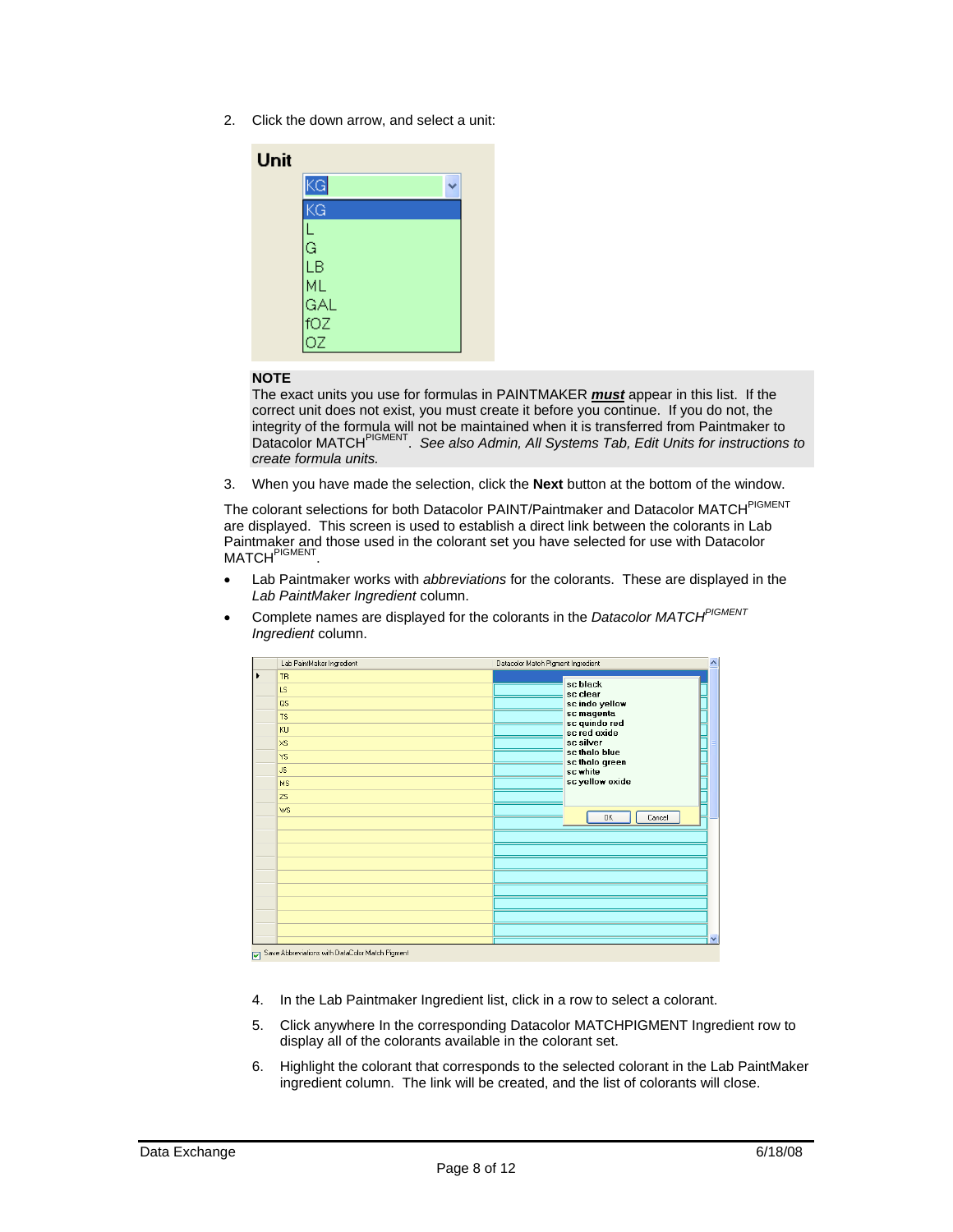| <b>E</b> Ingredient Linkup |                                    |  |
|----------------------------|------------------------------------|--|
| Lab PaintMaker Ingredient  | Datacolor Match Pigment Ingredient |  |
| <b>TR</b>                  | sc indo yellow                     |  |
| LS                         |                                    |  |

### **NOTES**

- Since this is a one-to-one relationship, as each Datacolor MATCH<sup>PIGMENT</sup> colorant is linked, it is removed from the list.
- You can clear a link at any time before the transfer is completed. Simply return to this screen and right-click in the appropriate colorant row.
- The abbreviation displayed in the *Lab Paintmaker Ingredient* column will be assigned to the Datacolor MATCH<sup>PIGMENT</sup> colorant. This information is recorded in the *Ingredient* file.
- 7. Move to the next colorant in the *Lab Paintmaker Ingredient Column* and select it.
- 8. Repeat this linking process for each colorant in the Lab Paintmaker column. To insure that all formulas from Paintmaker are successfully transferred, you must create links for all colorants in the Lab Paintmaker Ingredient column.

**Save Abbreviations with Datacolor MATCHPIGMENT.** Place a check in the box to store the abbreviation in the *Lab Paintmaker Ingredient* column to the ingredient record in Datacolor MATCH<sup>PIGMENT</sup>, for each linked colorant.

- If you will be repeating data transfers between the same two colorant files, saving the abbreviations will speed the process.
- When there is no check in the box, the links are discarded after the transfer.

When you have linked all of the colorants, click the **Finish** button at the bottom of the window.

### *Formula Transfer from Datacolor MATCHPIGMENT to Lab Paintmaker*

The procedure for transferring formulas in this direction is similar, but not identical to the transfer from Paintmaker to Datacolor MATCH<sup>PIGMENT</sup>.

1. Following the selection of the Paintmaker destination database, the Link Data window displays:

| <b>Link Data</b>                                                                 |                     |
|----------------------------------------------------------------------------------|---------------------|
| <b>Manufacturer</b>                                                              |                     |
|                                                                                  |                     |
|                                                                                  |                     |
|                                                                                  |                     |
|                                                                                  |                     |
| <b>DataType</b><br><b>Geometry</b>                                               |                     |
| $\bigcirc$ 20 <sup>*</sup> $\bigcirc$ 60 <sup>*</sup> $\bigcirc$ 85 <sup>*</sup> | <b>▽ Color Card</b> |

#### **NOTE**

Paintmaker organizes its data based on *Manufacturer, System*, and *Brand* designations. Depending on the selections you make during the Link Data step, this information may be displayed.

2. **Manufacturer.** You must provide an entry for the Manufacturer. If none exists, you must still enter at least one character into this field. Enter a name, and click the Next button. The screen refreshes, and additional fields are displayed: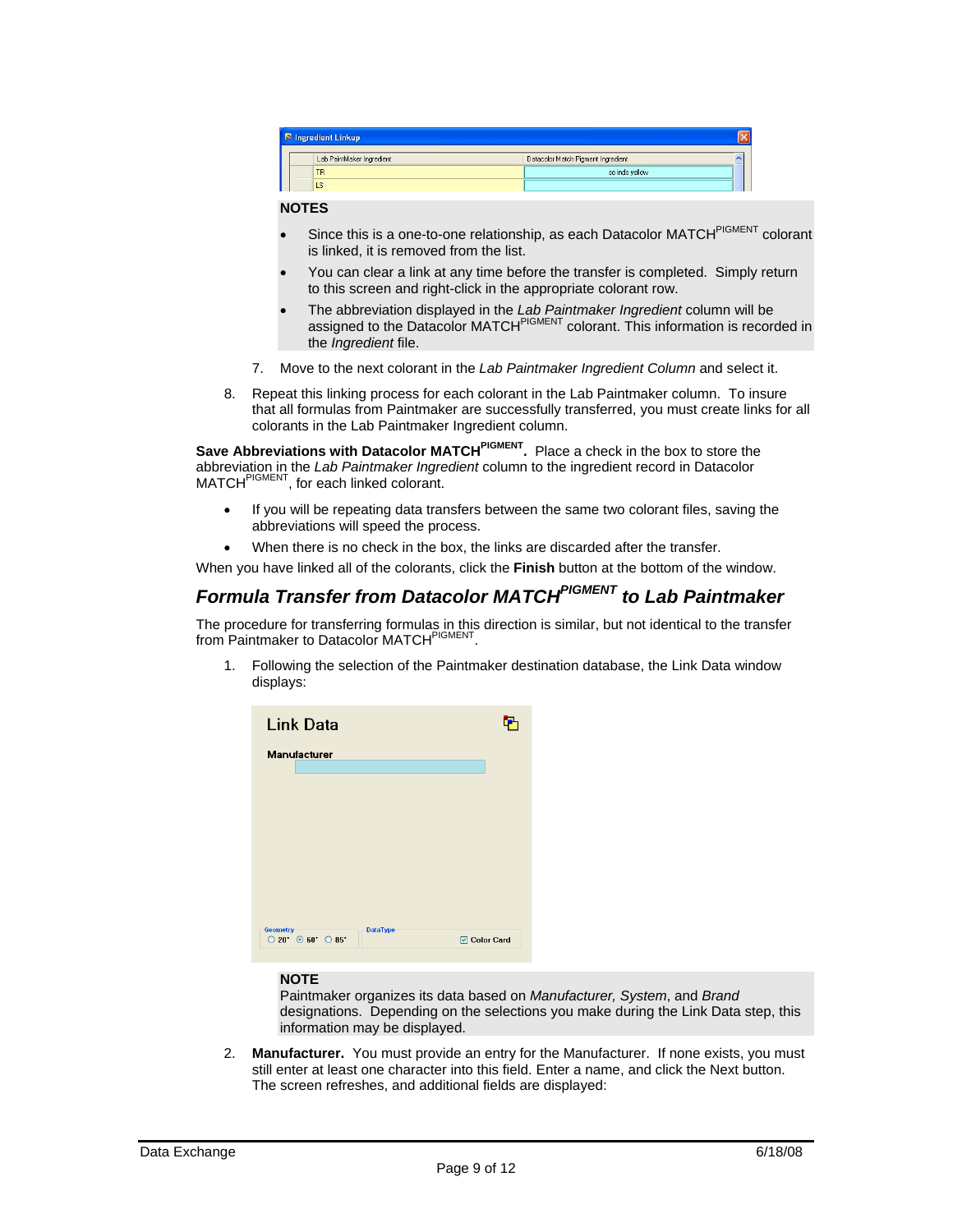| <b>Contract Contract</b><br>$\sim$<br><b>Link Data</b>                                               |  |
|------------------------------------------------------------------------------------------------------|--|
| <b>Manufacturer</b><br>Floyd                                                                         |  |
|                                                                                                      |  |
| Unit                                                                                                 |  |
| $K$ G<br>v                                                                                           |  |
| <b>Select the Formulation Database</b>                                                               |  |
| <b>DataType</b><br><b>Geometry</b><br>$\circ$ 50. $\circ$ 60. $\circ$ 82.<br>Palette<br><b>FBook</b> |  |

3. Verify the Unit selection, and edit as needed. When transferring formulas, the program must know the type of units used for the formula expression. Since these formulas are originating from Datacolor MATCH<sup>PIGMENT</sup>, the default unit displayed is the unit type selected as the default for Datacolor MATCH<sup>PIGMENT</sup>. See also Admin, All Systems Tab, Edit Units for information to view/change this default selection.

#### **NOTES**

- If you are adding formulas to an existing Datacolor PAINT/Paintmaker database, you should override the unit selection with information from your Paintmaker system. This cannot be done until you identify a Formulation Database (step 4, below).
- If you are a new user creating a new database for Datacolor PAINT in-store use, a Paintmaker formulation database will not exist. In this case, simply verify that the unit selected in this screen is the unit used for your formulas. You can make changes to the *Unit* selection as required, and proceed directly to step 8, below, to continue the data transfer process.
- When necessary, identify the Datacolor PAINT/Paintmaker *formulation database* to be referenced for the formula transfer.
- 4. **Select the Formulation Database.** The Formulation Database field identifies an existing Datacolor PAINT/Paintmaker formulation database to be associated with the formulas you are transferring from Datacolor MATCH<sup>PIGMENT</sup>

If you do not need to link the formulas being transferred to existing Datacolor PAINT/Paintmaker data, leave this field blank, and proceed directly to step 8.

#### **NOTE**

This field identifies the colorant database in Datacolor PAINT/Paintmaker that corresponds to the colorant set data used in Datacolor MATCHPIGMEN

The formulation database used by Datacolor PAINT/Paintmaker contains *System*, *Brand*, Unit and Fill information. When you identify a formulation database, the Unit field updates and additional fields are displayed in the window: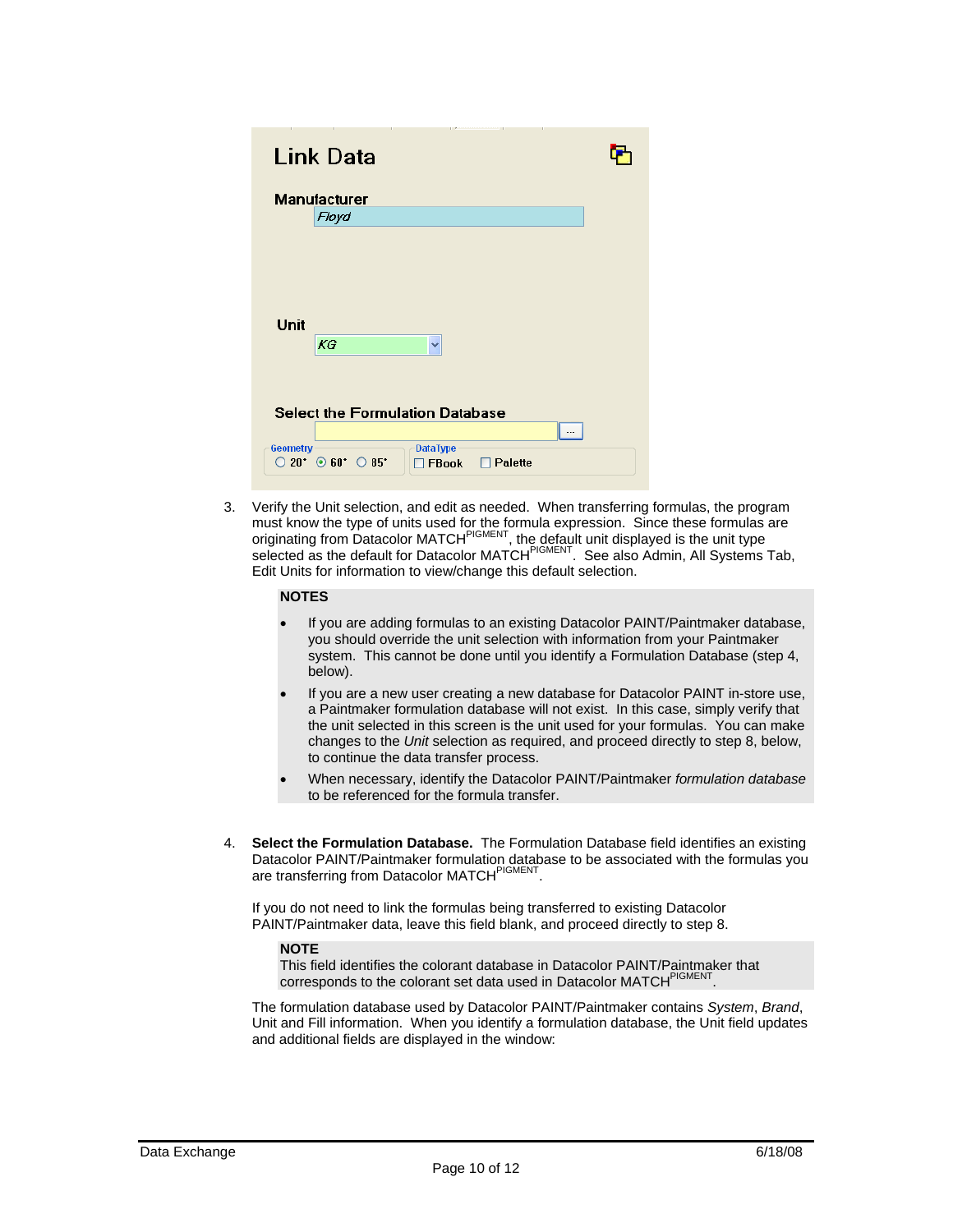|                 | n i<br>t r<br>- 1<br>Link Data                                                                                            |  |
|-----------------|---------------------------------------------------------------------------------------------------------------------------|--|
|                 | Manufacturer                                                                                                              |  |
|                 | Floyd                                                                                                                     |  |
| System          |                                                                                                                           |  |
|                 | CCryl<br>$\checkmark$                                                                                                     |  |
| Brand           |                                                                                                                           |  |
|                 | CCryl Soft<br>$\checkmark$                                                                                                |  |
| Unit            | <b>Short Fill</b>                                                                                                         |  |
|                 | $VOLUME \sim 152.0487$<br>$\checkmark$                                                                                    |  |
|                 |                                                                                                                           |  |
|                 |                                                                                                                           |  |
|                 | <b>Select the Formulation Database</b>                                                                                    |  |
|                 | C:\Documents and Settings\tester\Des.                                                                                     |  |
| <b>Geometry</b> | <b>DataType</b>                                                                                                           |  |
|                 | $20^{\circ}$ $\odot$ 60 <sup><math>\circ</math></sup> $\odot$ 85 <sup><math>\circ</math></sup><br>Palette<br><b>FBook</b> |  |

- 5. **System.** If the Manufacturer includes more than one system, click on the down arrow and select the system to be associated with the formulas being transferred.
- 6. **Brand.** Click on the down arrow and select the brand to be used.
- 7. **Unit.** The program displays the unit expressions that exist in the Datacolor PAINT/Paintmaker database. If there is more than one, select the correct unit to be used for the data you are currently transferring.
	- Short Fill. The program displays the short-fill amounts that exist in the Datacolor PAINT/Paintmaker database. If there is more than one, select the correct unit to be used for the data you are currently transferring.
- 8. **Geometry.** Make the appropriate Geometry selection. Datacolor PAINT/Paintmaker offers a gloss adjustment feature. You must identify the gloss geometry (20°, 60°, or 85°) associated with the formula data you are transferring.

#### **NOTE**

If you are not concerned with the gloss adjustment feature, accept the default selection.

9. **Data Type.** Make the appropriate Data Type selection. When you are transferring formula data, you must specify the types of formula files used by Datacolor PAINT/Paintmaker, Formula Book (FBook) and Palette files, for which the transferred data will be available.

#### **NOTE**

You can enable the formulas for use with both data types. To do this, place a check in each box.

When you enable the formulas for use with a Palette file, an additional field is displayed:

|                                       | Link Data                                                                    |  |  |  |
|---------------------------------------|------------------------------------------------------------------------------|--|--|--|
|                                       | <b>Manufacturer</b>                                                          |  |  |  |
|                                       | Floyd                                                                        |  |  |  |
| System                                |                                                                              |  |  |  |
|                                       | CCryl<br>٧                                                                   |  |  |  |
| <b>Brand</b>                          |                                                                              |  |  |  |
|                                       | <b>CCryl Soft</b><br>v                                                       |  |  |  |
| Unit                                  | <b>Short Fill</b>                                                            |  |  |  |
|                                       | $VOLUME \sim 152.0487$<br>v                                                  |  |  |  |
|                                       | <b>Select Palette ID</b>                                                     |  |  |  |
|                                       | Mat<br>v                                                                     |  |  |  |
|                                       | <b>Select the Formulation Database</b>                                       |  |  |  |
| C:\Documents and Settings\tester\Des. |                                                                              |  |  |  |
| <b>Geometry</b>                       | <b>DataType</b>                                                              |  |  |  |
| $20^{\circ}$                          | $\odot$ 60 $\ddot{}$<br>$O$ $95^{\circ}$<br>$\nabla$ Palette<br><b>FBook</b> |  |  |  |